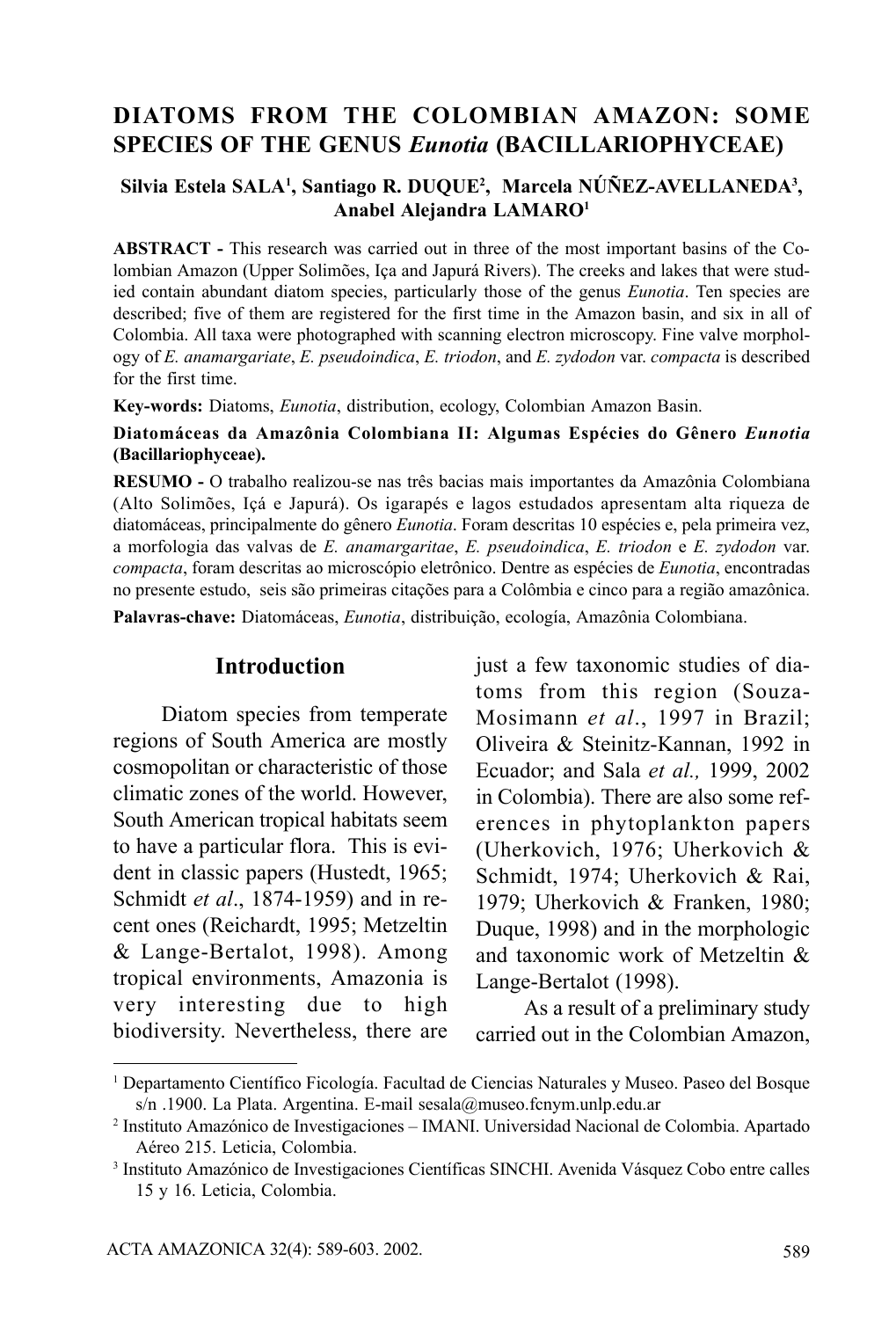103 diatom taxa were identified. Some of these species could be accurately determined, but 35 could not be associated to any described taxa in the literature, suggesting that there is a rich unknown diatom flora in these habitats. The aquatic waterbodies sampled have conditions of low to moderate trophic level, pH between 4.6 - 7.4, low transparency (0.5-1.67 m of Secchi disc), and high temperature (26-32ºC). In Amazonian aquatic environments conductivity is low, especially in Colombia in some of the study sites like Lake Taraira were registered values of  $5 \mu S$  cm<sup>-1</sup> due to the influence of the Guayana Shield (Furch & Klinge, 1978, 1982; Gibbs, 1970; Duque *et al.*, 1997),

One of the best-represented genera in the study area is *Eunotia* with 27 species, near 30% of the studied taxa. *Eunotia* is a large genus that comprises around 200 species (Van Landingham, 1969). Despite its abundance in freshwater habitats (especially acid waters), there are few studies about species' valve structure. This is evident since in the bibliographic compilation on fine structure of the diatom taxa of Gaul *et al.* (1993) there are references for about 50 species. Round *et al*. (1990) pointed out that a revision at species level is necessary. In addition, there are difficulties of species identification due to the great variability of valve outline and dimensions throughout the life cycle (Mayama, 1992; Mayama & Kobayasi, 1991).

The genus has a world-wide distribution, but numerous species are restricted to tropical areas. A modern and exhaustive revision of the group was done by Krammer & Lange-Bertalot (1991), but these authors based their research principally on materials collected in European temperate environments. The first comprehensive analysis of tropical species using electron microscopy showed the species richness of the genus in South American tropical environments and found that 20% of the analyzed taxa belong to *Eunotia* (Metzeltin & Lange-Bertalot, 1998). On the basis of the studies done with both light and electron microscopy they described nearly 40 new species of the genus. Although they analyzed materials from Amazonia there are no references about the Colombian portion of the basin.

The aim of this paper is to the contribute to knowledge of the diatom flora and the tropical species of *Eunotia* from the Colombian Amazon through an analysis of the fine morphology of some taxa collected in this area.

## **Materials and Methods**

Samples for the analysis were collected during 1993 and 1994 in seven different water bodies in the Colombian Amazon basin: Tarapoto Lake, Arara Creek, Resaca Lake, Tunda Lake, belong to Solimões River (Amazon River), Quinina Lake to Iça River (Putumayo) and Taraira I Lake to Japurá River (Caquetá). General information about the study area is given in Sala *et al.* (2002*).*

Horizontal and vertical tows were made with a plankton net (mesh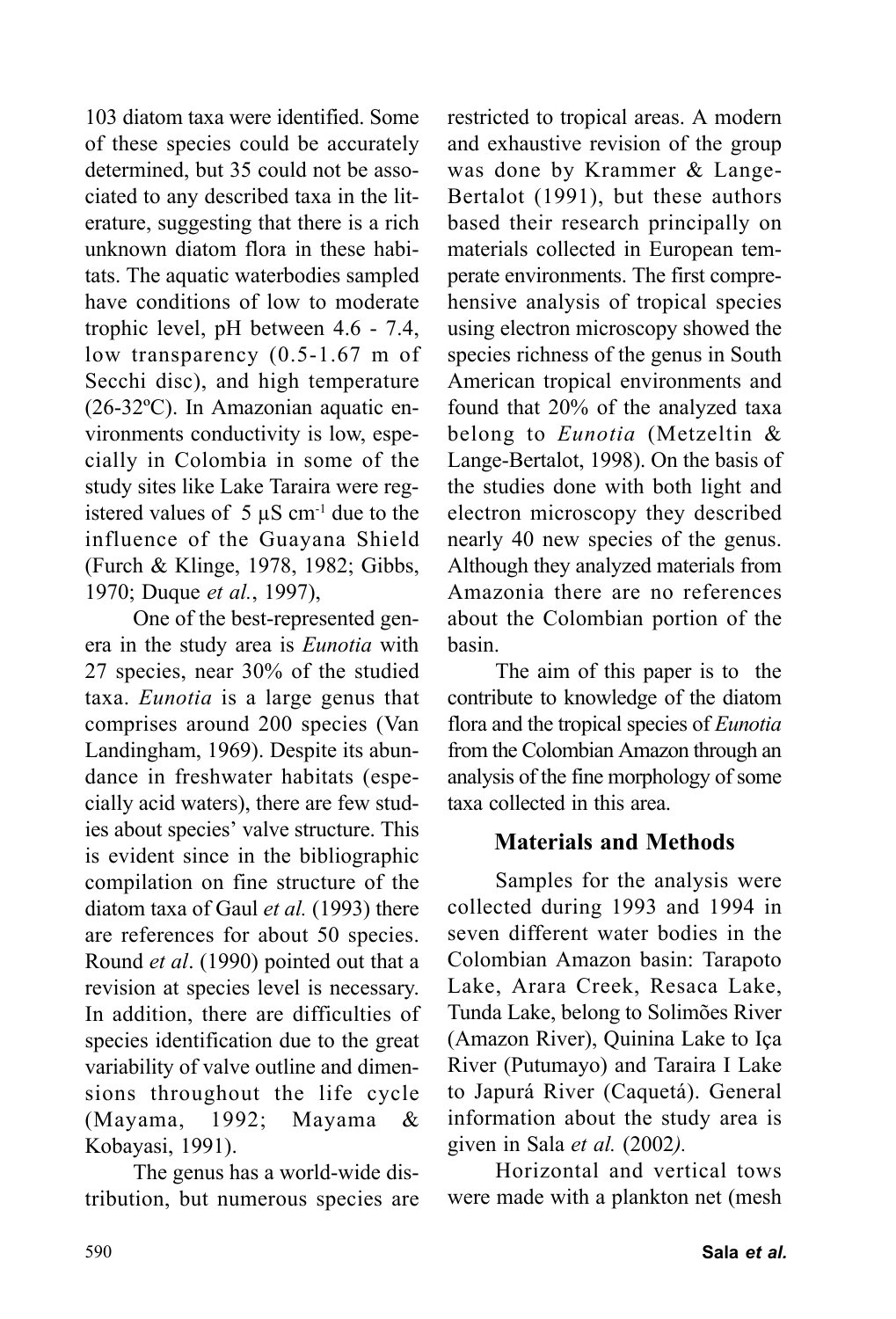$size = 24 \mu m$ ) at different depths of the photic zone, and benthic diatoms were sampled by squeezing macrophytes. At each sampling site physical and chemical parameters: pH, dissolved oxygen, temperature, water transparency (Secchi disc) and conductivity were registered (Tab. 1).

Samples were fixed with 6-8 % formaline and were treated to eliminate organic matter following the method described in Hasle & Fryxell (1970) and/or in a muffle furnace at 500 °C during 10 minutes. Samples for light microscopy (LM) were mounted in Hyrax and for scanning electron microscopy (SEM) were mounted on glass stubs and then metalized with gold-palladium. Observations were carried out with a Wild M20 LM and a Jeol TM 100 SEM.

Materials are deposited in the Colección Ficoteca Amazónica at the Universidad Nacional de Colombia (Tab. 1). Unclean and cleaned subsamples and permanent slides are deposited at the Herbario of the Departamento Científico Ficología, Museo de Ciencias Naturales de La Plata.

#### **Results**

*Eunotia anamargaritae* (Hustedt) Metzeltin & Lange-Bertalot Figs.1 E-G

Metzeltin & Lange-Bertalot 1998: 51, pl. 37, fig. 9.

Bas.: *Eunotia zygodon* var. *elongata* Hustedt, 1913 in Schmidt *et al.* 1874-1959: Atlas Diat. Kund. Reis. pl. 287, fig. 14.

Valves isopolar with the ventral margin slightly concave and the dorsal one with two undulations; ends not differentiated from the rest of the valve. Striae uniseriate, parallel or slightly radial alongside the valve face and strongly radial at the ends. Areolae small, not visible with LM. Raphe indistinguishable at LM; with SEM it is possible to see that it is well developed on the mantle, oblique at valve face without dilated endings. Girdle bands with several rows of poroids. Dimensions: length: 178-228 µm; breadth: 17-20 µm; striae in 10 µm: 14-17; areolae in 10 µm: 20.

Studied Material: samples 163, 312.

Ecology: in the study area the species was collected in habitats with pH 4.8-6.6, conductivity: 10-106  $\mu$ S.cm<sup>-1</sup> and transparency: 0.60-0.65 m. The range of variability of environmental parameters is rather wider than that mentioned in Sala *et al.* (2002).

Distribution: Demerara River, Guyana (Krammer & Lange-Bertalot, 1991); Brazilian Amazon (Metzeltin & Lange-Bertalot, 1998) and Colombian Amazon (Sala *et al.* 2002).

Observations: In the literature this species was described only with LM, here we give details of fine valve morphology.

### *Eunotia camelus* Ehrenberg Figs. 1 A-D

Ehrenberg 1841 (1843): 125 (413), 2/1, fig. 1.

Valves slightly curved, dorsal margin with two to four undulations and ventral margin slightly concave; ends of the valve subrostrate, dorsally bent. Striae slightly radial, parallel at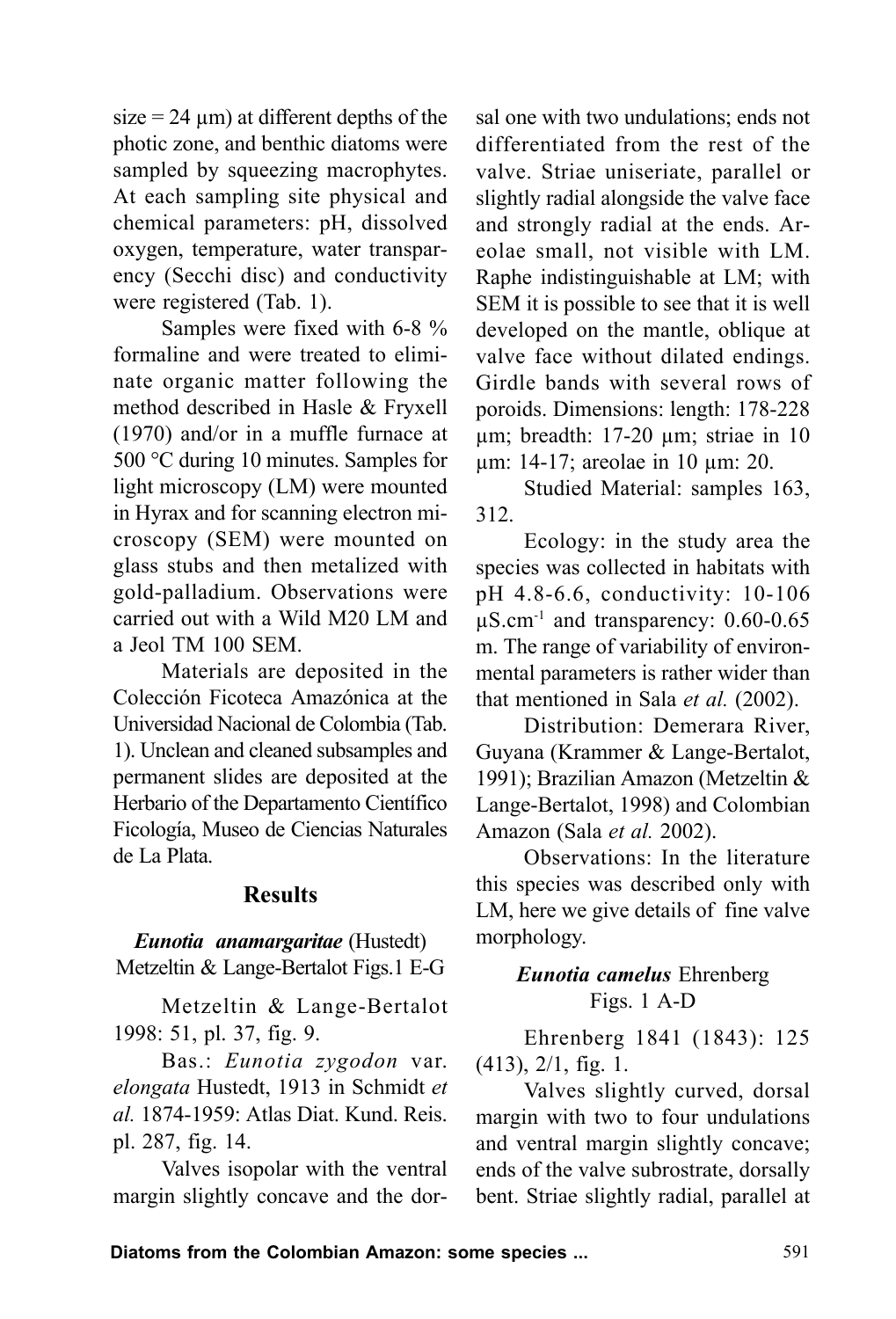

**Figure 1.** SEM. Scale bars: 1 µm: C; 5 µm: B, D, F; 10 µm: A, E, G.

**A-D** *Eunotia camelus.* **A:** external valve view. **B:** frustule in girdle view, detail of girdle bands. **C:** external view, detail of raphe and striae. **D:** internal view, detail of rimoportula and helictoglossa. *E-G Eunotia anamargaritae.* **E:** external valve view. **F:** external view, detail of raphe and girdle bands. **G:** detail of raphe and girdle bands in external view.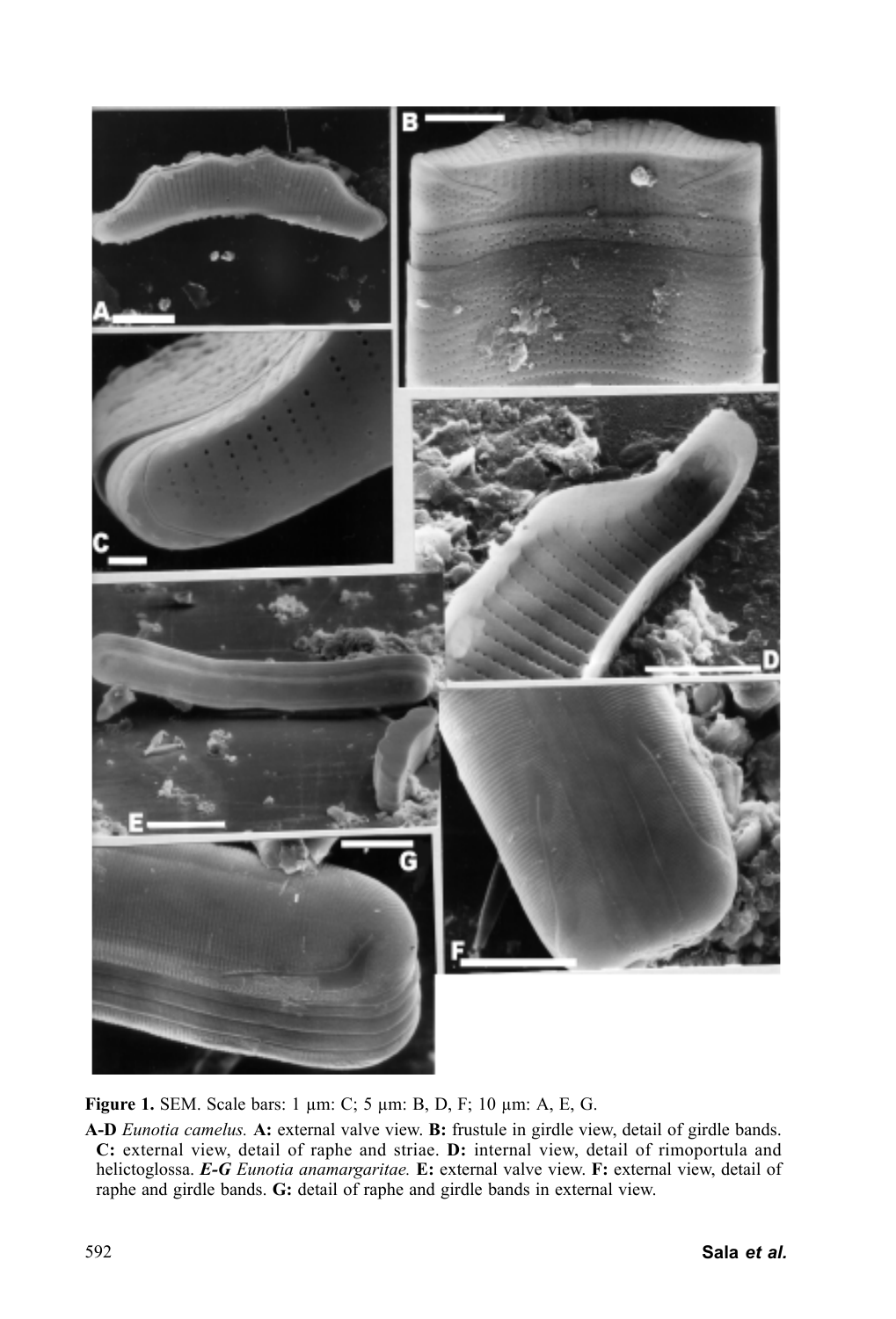| ysical and chemical characteristics of sampling sites. | Transparency<br>(cm)          | 50                           | 65                    | 112                    | 150                         | $\overline{40}$     | 60                       | 60                                     | colae circular muistinguishable at Livi.<br>Raphe lying at the valve face, nearly<br>straight, short and oblique at the<br>mantle, raphe endings not dilated.<br>Helictoglossae small and rimoportula                                                 |
|--------------------------------------------------------|-------------------------------|------------------------------|-----------------------|------------------------|-----------------------------|---------------------|--------------------------|----------------------------------------|-------------------------------------------------------------------------------------------------------------------------------------------------------------------------------------------------------------------------------------------------------|
|                                                        | Conductivity<br>$(15 cm - 1)$ | 84                           | 106                   | $\frac{2}{3}$          | 180                         | 220                 | $\overline{C}$           | မ                                      | simple, elongated in apical sense.<br>Girdle bands incomplete with a few<br>and distant rows of poroids. Dimen-<br>sions: length: 17.5-52 µm; breadth: 5-                                                                                             |
|                                                        | 공                             | 6.0                          | O<br>.<br>ت           | 5.5                    | 7.4                         | 6.7                 | ∞                        | $\infty$<br>4                          | $8 \mu m$ ; striae in 10 $\mu m$ : 9-13 (valve<br>face) and 20 (mantle).                                                                                                                                                                              |
|                                                        | Temperature<br>$(C^\circ)$    | 32                           | 27                    | 26                     | $\overline{30}$             | 27                  | 26                       | 28                                     | Studied material: samples 159,<br>163 and 312.<br>Ecology: In the studied area the<br>specimens were collected in habitats<br>with pH: 4.8-6.6; conductivity: 10-106                                                                                  |
|                                                        | Sampling Type<br>of community | Phytoplankton                | Periphyton            | Periphyton             | Periphyton                  | Phytoplankton       | Periphyton               | Periphyton                             | $\mu$ S.cm <sup>-1</sup> and transparency: 0.50-0.65 m.<br>Distribution: cosmopolitan. In<br>Amazonia recorded by Oliveira &<br>Steintz-Kannan (1992), Souza-                                                                                         |
|                                                        | Date                          | 09/01/93                     | 02/03/93              | 02/03/93               | 19/08/94                    | 16/08/94            | 07/11/94                 | 09/11/94                               | Mosimann et al. (1997), Metzeltin &<br>Lange-Bertalot (1998) and Sala et al.<br>(2002).<br>Observations: in Sala et al.                                                                                                                               |
|                                                        |                               |                              |                       |                        |                             |                     |                          |                                        | (2002) this species was analyzed only<br>with LM, here we give details of valve<br>morphology.                                                                                                                                                        |
|                                                        | -ocation                      |                              |                       |                        |                             |                     |                          |                                        | Eunotia glacialis Meister<br>Figs. 2 A-C                                                                                                                                                                                                              |
|                                                        |                               | Tarapoto Lake, Puerto Nariño | Arara Creek, Leticia, | Quinina Lake, Tarapacá | Resaca Lake, Mocagua island | Tunda Lake, Leticia | Amauri Creek, La Pedrera | Taraira I Lake, Apaporis River, Vaupés | Meister 1912: 85, pl. 10, figs. 2-3.<br>Valves isopolar, slightly arcuate,<br>ends subcapitated, slightly differenti-<br>ated from the rest of the valve. Striae<br>uniseriate, parallel; areolae circular,<br>indistinguishable at LM. Raphe visible |
| Table 1. Ph                                            | Sample                        | 159                          |                       |                        |                             |                     |                          |                                        | at LM, crossing the valve face and<br>undulate, oblique with dilated ends at<br>the mantle. Girdle bands with several<br>rows of poroids. Dimensions: length:<br>93-124 $\mu$ m; breadth: 7-9 $\mu$ m; striae in                                      |
|                                                        |                               |                              |                       |                        |                             |                     |                          |                                        | Diatoms from the Colombian Amazon: some species<br>593                                                                                                                                                                                                |

the valve center, interstriae broad. Areolae circular indistinguishable at LM. Raphe lying at the valve face, nearly straight, short and oblique at the mantle, raphe endings not dilated. Helictoglossae small and rimoportula simple, elongated in apical sense. Girdle bands incomplete with a few and distant rows of poroids. Dimensions: length: 17.5-52 µm; breadth: 5- 8 µm; striae in 10 µm: 9-13 (valve face) and 20 (mantle).

#### *Eunotia glacialis* Meister Figs. 2 A-C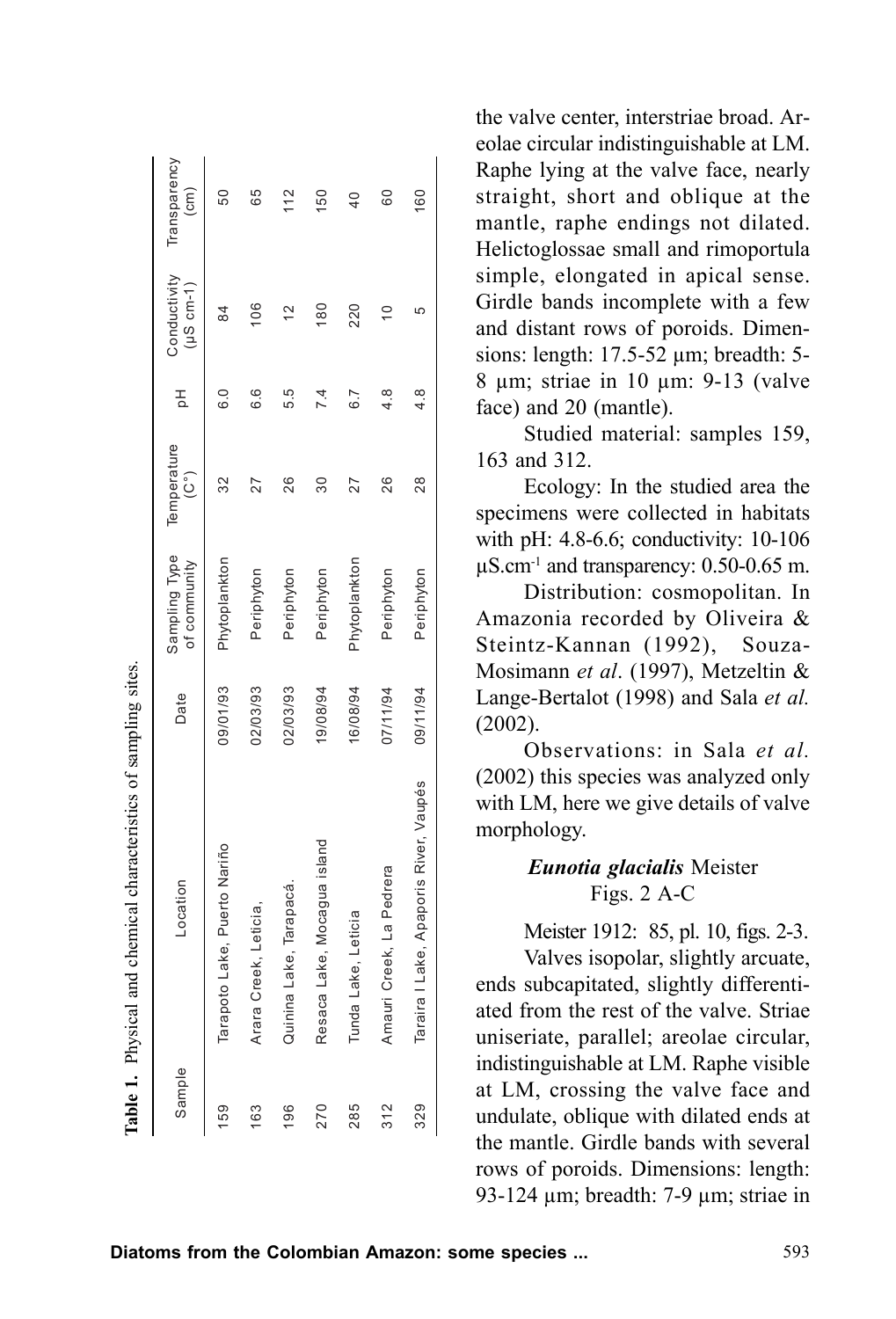10 µm: 7-12; areolae in 10 µm: 32 (only one specimen measured).

Studied material: samples 159, 270 and 285.

Ecology: present in acid waters, usually cool, with low mineral content (Patrick & Reimer, 1966). Krammer & Lange-Bertalot (1991) mentioned this species in habitats with low to slightly high electrolytic concentrations. In the studied area the specimens were collected in sites with: pH: 6-7.4; conductivity:  $84-220 \mu S.cm^{-1}$  and transparency: 0.4-1.5 m.

Distribution: Northern Hemisphere (Krammer & Lange-Bertalot, 1991). French Guyana (Reichardt, 1995).

Observations: our specimens have a row of little spines at the end of the valve, this characteristic is neither shown in the materials from European temperate regions studied by Krammer & Lange-Bertalot (1991) nor in those from South America illustrated in Reichardt (1995). In the Brazilian Amazon Souza- Mossimann *et al*. (1997) described some specimens as *E.* cf. *glacialis*, but our materials differ from them in dimensions and striae density.

### *Eunotia guianense* (Ehrenberg) De Toni Figs. 2 G-H

De Toni 1862: 792.

Bas.: *Himantidium guianense* Ehrenberg, (1841) 1843. Abh. Königl. Akad. Wiss. Berlin: 417, 2/1, fig. 4.

Syn.: *Eunotia pileus* var. *guianense* (Ehrenberg) Reichardt, 1995. Die diat. Ehr. Mat. von Cayenne, Guy. Gall. Germany: 31; pl. 5, figs. 1-8; pl. 24, figs. 9-10.

Valves bilobated, slightly arcuate with subacute ends. Striae uniseriate parallel. Areolae circular, visible with LM. Raphe short, straight in the first half of the valve face and curved on the rest; raphe endings not dilated. Dimensions: length: 42-64 µm; breadth at the center: 10-14 µm; breadth at the end: 14-20 µm; central striae in 10 µm: 9-12; areolae in 10 µm: 20-22.

Studied Material: samples 159 and 163.

Ecology: in the study area the specimens were collected in two sites with pH 6-6.6; conductivity: 84-106  $\mu$ s.cm<sup>-1</sup> and transparency: 0.5-0.65 m.

Distribution: Lago Calado, Brazil (Metzeltin & Lange-Bertalot, 1998), Cayenne (Reichardt, 1995) and Colombian Amazon (Sala *et al.,* 2002).

Observations: in the nomenclatural aspects we followed Metzeltin & Lange-Bertalot (1998). This species was illustrated in Sala *et al.* (2002) only with LM (as *E. pileus* var. *guianense*), here we give details of fine valve morphology.

## *Eunotia naegelii* Migula Figs. 3 A-B

Migula 1907: 203, fig. 140: 1-6. Valves isopolar, arcuate, ends subcapitated slightly curved to the dorsal side. Striae uniseriate, parallel, slightly radial at the poles, interstriae wide. Areolae circular, not visible with LM. Raphe fissure curved back towards the center of the valve; raphe endings expanded. Rimoportula small. Girdle bands with one row of poroids.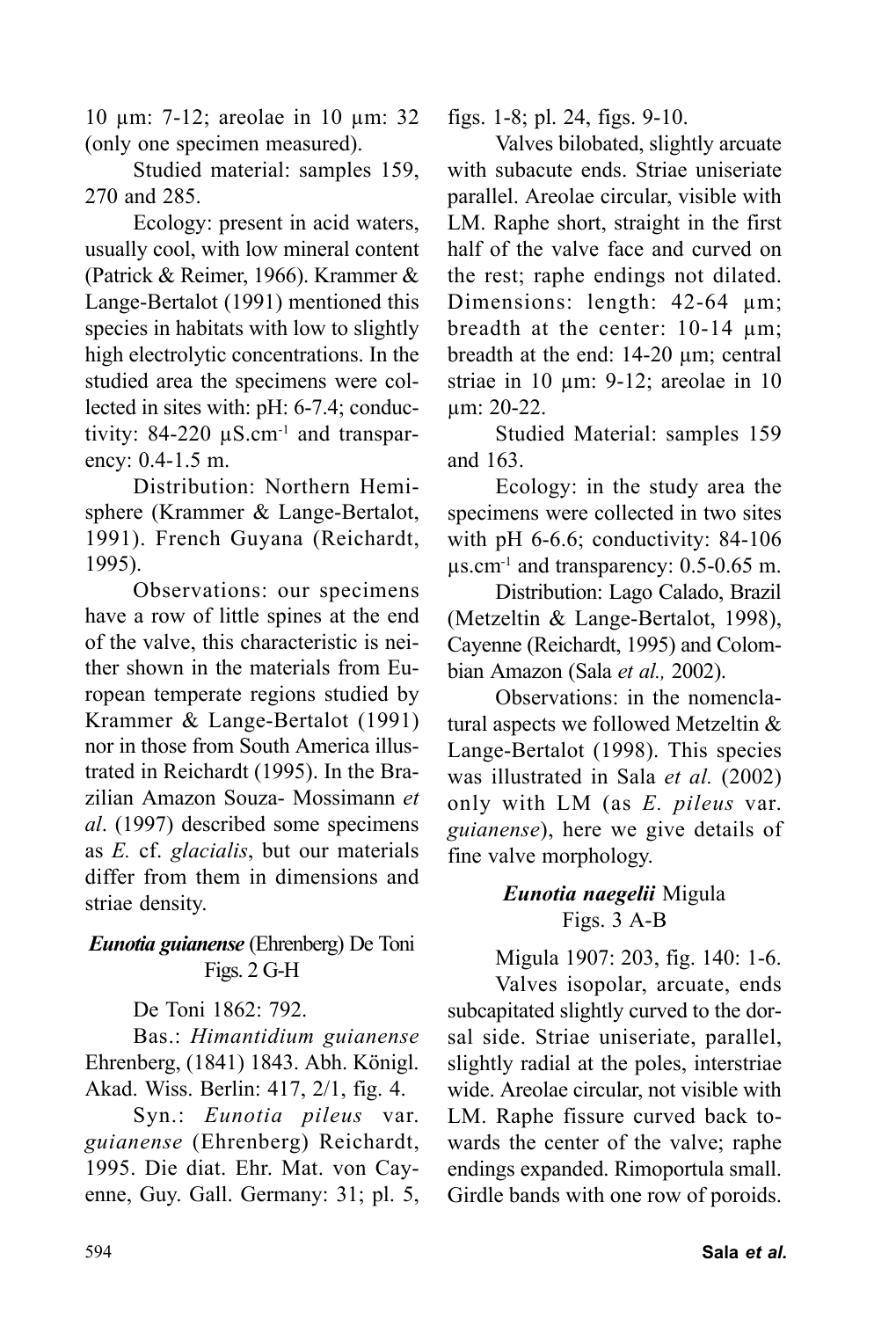Dimensions: length: 38-152 µm; breadth: 3-5 µm; striae in 10 µm: 16- 20; areolae in 10 µm: 47-57.

Studied material: samples 159, 163 and 196.

Ecology: present in acid water with low mineral content (Patrick & Reimer, 1966). In the studied area the specimens were collected in habitats with: pH: 5.5-6.6; conductivity: 12- 106  $\mu$ S. cm<sup>-1</sup> and transparency: 0.5-1.12 m.

Distribution: cosmopolitan (Krammer & Lange-Bertalot, 1991). This is the first mention of the species in the Amazonian region.

# *Eunotia* **cf.** *paludosa* Grunow Figs. 2 D-F

Grunow 1862: 336, pl. 6, fig. 10.

Valve isopolar, slightly arcuate, dorsal and ventral sides parallel. Ends subcapitated. Striae parallel along the valve face, radial at one pole. Areolae circular, not visible with LM. Raphe oblique at the valve face, raphe endings slightly expanded. Helictoglossae conspicuous, rimoportula small, on the mantle at the end of the valve. Girdle bands with several rows of poroids. Dimensions: length: 41-59  $\mu$ m; breadth: 4-7 µm; striae in 10 µm: 15- 20; areolae in 10 µm: 34-45.

Studied material: samples 159, 312 and 329.

Ecology: often found associated to mosses in acid waters of low mineral content, also in bogs and small streams (Patrick & Reimer, 1966). In the study area the specimens were collected in habitats with: pH: 4.8-6, conductivity: 5-84  $\mu$ S.cm<sup>-1</sup>, transparency:

0.50-1.6 m.

Distribution: cosmopolitan (Krammer & Lange-Bertalot, 1991).

Observations: Metzeltin & Lange-Bertalot (1998) transferred materials from Demerara River described in Hustedt (1930) as *E. paludosa* Grunow to *E. distinguenda* but our materials differ from the specimens illustrated by Metzeltin & Lange-Bertalot (1998) in dimensions and valve outline and fine valve morphology. In addition, the specimens studied by us are wider and have a less number of striae in 10 µm than those described by other authors, e.g. breadth:  $2-3(4)$  µm and  $2-4$ µm; striae en 10 µm: (16) 19-25 (32?) and 20-25 in Krammer & Lange-Bertalot (1991) and Patrick & Reimer (1966) respectively.

## *Eunotia pseudoindica* Frenguelli Figs. 3 C-E

Frenguelli, 1941: 307.

Syn.: *Eunotia indica* Frenguelli 1933. An. Mus. Nac. Hist. Nat., Bs. As.: 453, pl. 9, figs. 11-13.

Valves isopolar, ventral margin straight and dorsal margin convex; endings elongated and attenuated at the poles, well differentiated from the rest of the valve. Raphe visible with LM. Striae uniseriate, parallel alongside the valve and radial at the poles alternating with shorter striae at the dorsal margin. Areolae circular, visible with LM. Rimoportula at the end of the valve in oblique position. Dimensions: length: 50-52 µm; breadth: 9,6- 10 µm; striae in 10 µm: 10-11; areolae in 10 um: 20-28.

Studied material: sample 159. Ecology: in the literature there is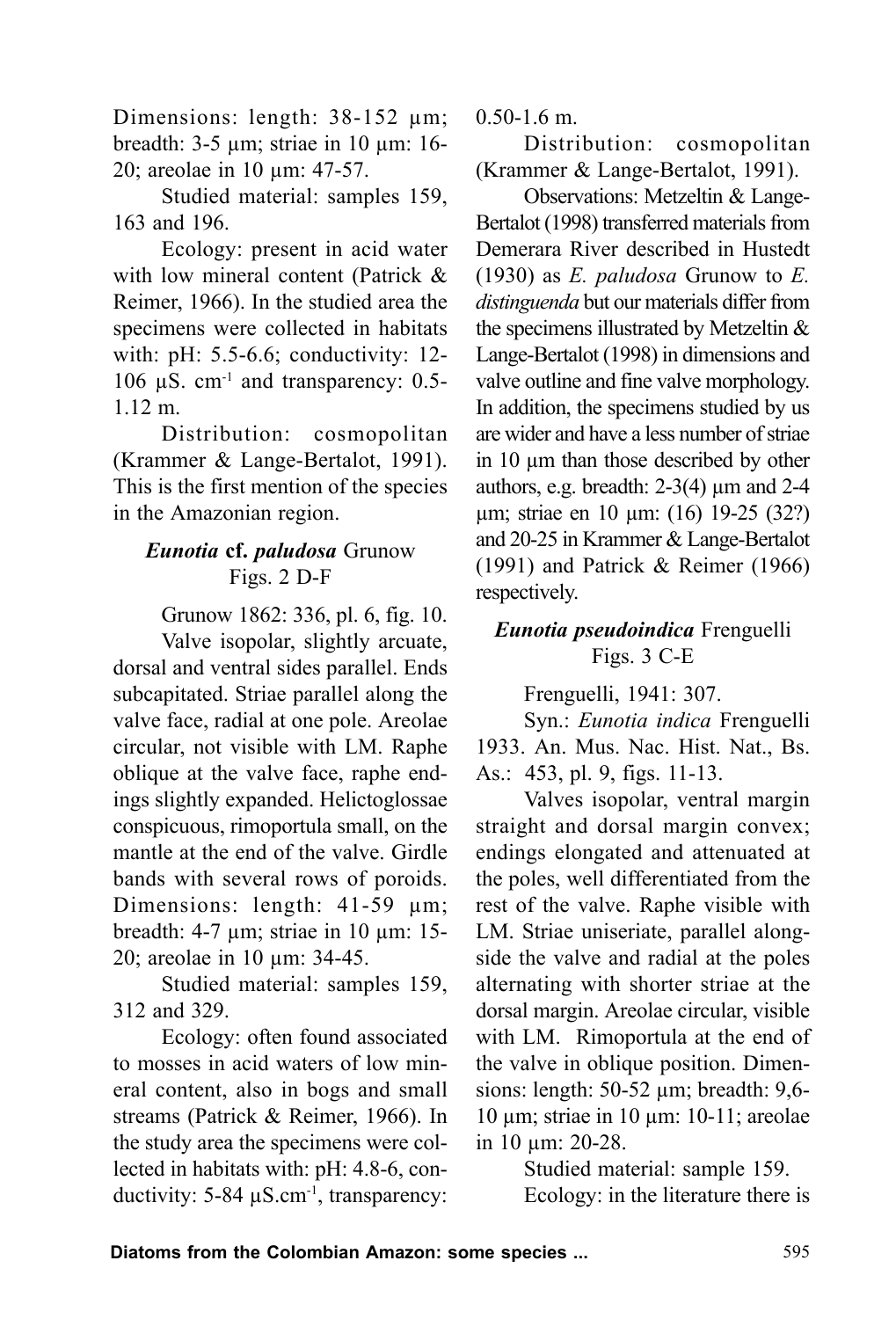

**Figure 2.** SEM. Scale bars: 5 µm: B-C, E-F, H; 10 µm: A, D, G.

**A-C** *Eunotia glacialis.* **A**: general aspect of the frustule. **B**: external valve view, detail of the striae and raphe. **C**: external valve view, detail of girdle bands and raphe. **D-F**: *Eunotia* cf. *paludosa.* **D**: external valve view. **E**: detail of raphe and striae in external valve view. **F**: Internal view, detail of rimoportula, helictoglossa and striae. **G-H**: *Eunotia guianense.* **G**: external valve view. **H**: external view, detail of raphe and striae.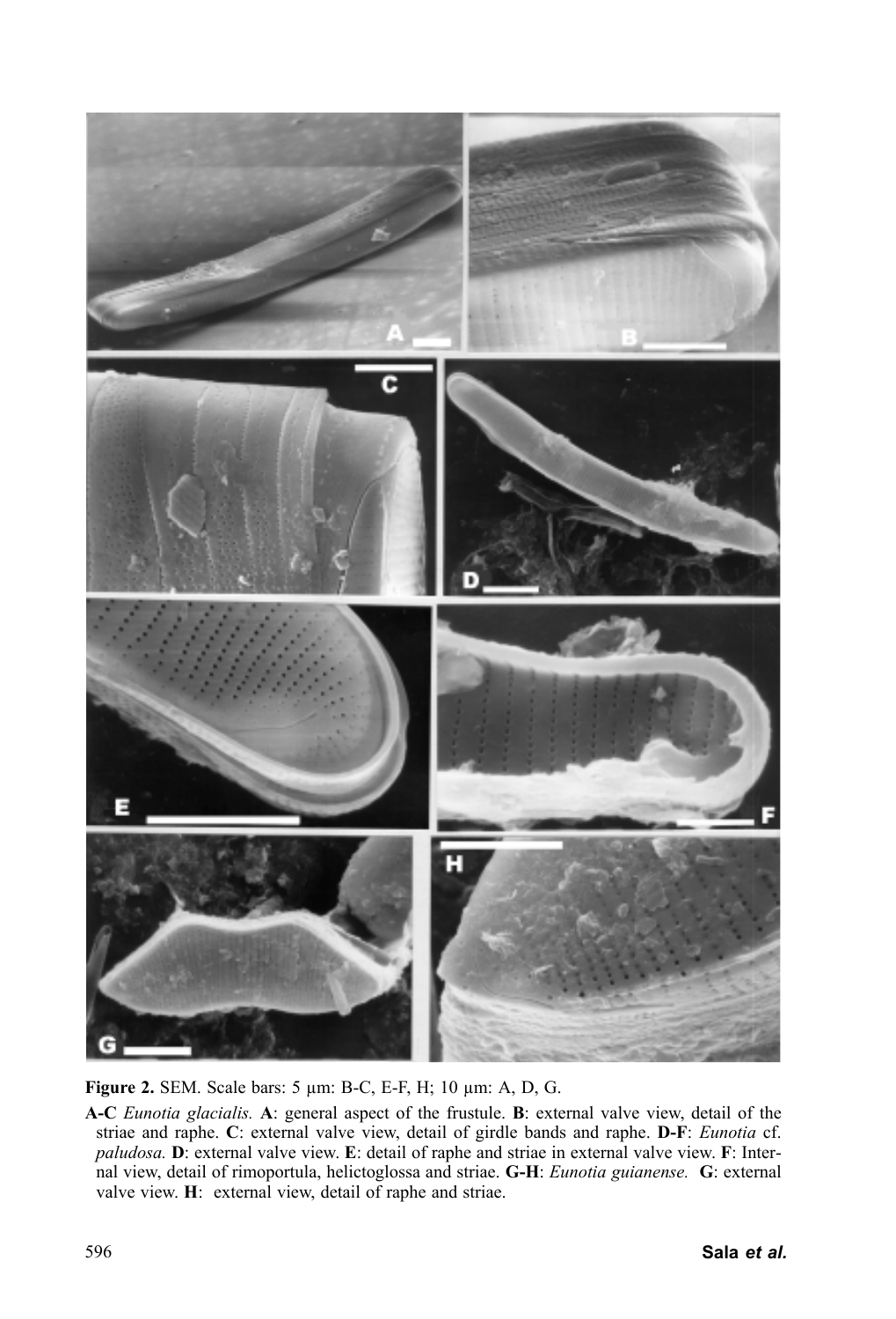no information. In the study area the specimens were collected in Tarapoto Lake (pH: 6; conductivity: 84  $\mu$ S.cm-<sup>1</sup> and transparency: 0.5 m).

Distribution: present in tropical and subtropical regions from South America. This is the first mention for the species in the Amazon region.

Observations: our materials were determined on the basis of characters visible with LM following the descriptions given in Frenguelli (1933).

# *Eunotia transfuga* Metzeltin & Lange-Bertalot Figs. 3 F-H

Metzeltin & Lange-Bertalot 1998: 84, figs. 9:1-3; fig. 8: 5.

 Valves isopolar, slightly arcuate with subcapitate apices. Striae uniseriate, parallel and strongly radial at the ends; interrupted by a slightly visible axial area in the ventral margin. At the valve face and mantle junction there is a row of conspicuous spines. Raphe on the mantle slightly developed at valve face. Girdle bands with seve-ral rows of poroids. Dimensions: length: 136-159 µm, breadth: 8- 9 µm, striae in 10 µm: 17-18, areolae in 10 µm: 28-32, spines in 10 µm: 6.

Studied material: samples 163 and 312.

Ecology: we did not find information in the literature. In the studied area the specimens were collected in habitats with: pH: 4.8-6.6, conductivity: 10-160  $\mu$ s.cm<sup>-1</sup>, transparency: 0.6-0.65 m.

Distribution: this species could be endemic of the Amazon region as up to now it was found only in the Brazilian Amazon (Metzeltin & Lange-Bertalot, 1998).

Observations: in the literature the specimens are longer than those studied by us. This species is close related with *E. rabenhorstiana* var. *rabenhorstiana.* Metzeltin & Lange-Bertalot (1998) separated these species taking into account differences in pole morphology (more dilated in *E. transfuga*).

# *Eunotia triodon*Ehrenberg Figs. 4 A-C

Ehrenberg 1837: 45.

Valves with the ventral margin concave and dorsal one with three undulations. Rounded ends differentiated from the rest of the valve. Striae uniseriate, slightly sunken, parallel in the whole valve with some shorter striae between them. Areolae circular. Raphe oblique lying mostly at the mantle, raphe endings slightly curved. Girdle bands with several rows of poroids. Dimensions: length: 37 µm; breadth: 10  $\mu$ m (center); striae in 10 µm: 13; areolae in 10 µm: 35 (only one specimen measured).

Studied material: sample 329.

Ecology: prefer oligotrophic to somewhat acid water (Patrick & Reimer, 1966). In the study area collected in a lake with low pH (4.8) and extremely low conductivity  $(5 \mu S.cm^{-1})$ .

Distribution: Alpine regions of Northern Europe (Krammer & Lange-Bertalot, 1991). This is the first mention of the species in a tropical region. Mentioned in the Colombian Andes by West (1914).

Observations: our materials were determined on the basis of LM characters as it was not previously studied with SEM. The studied specimens are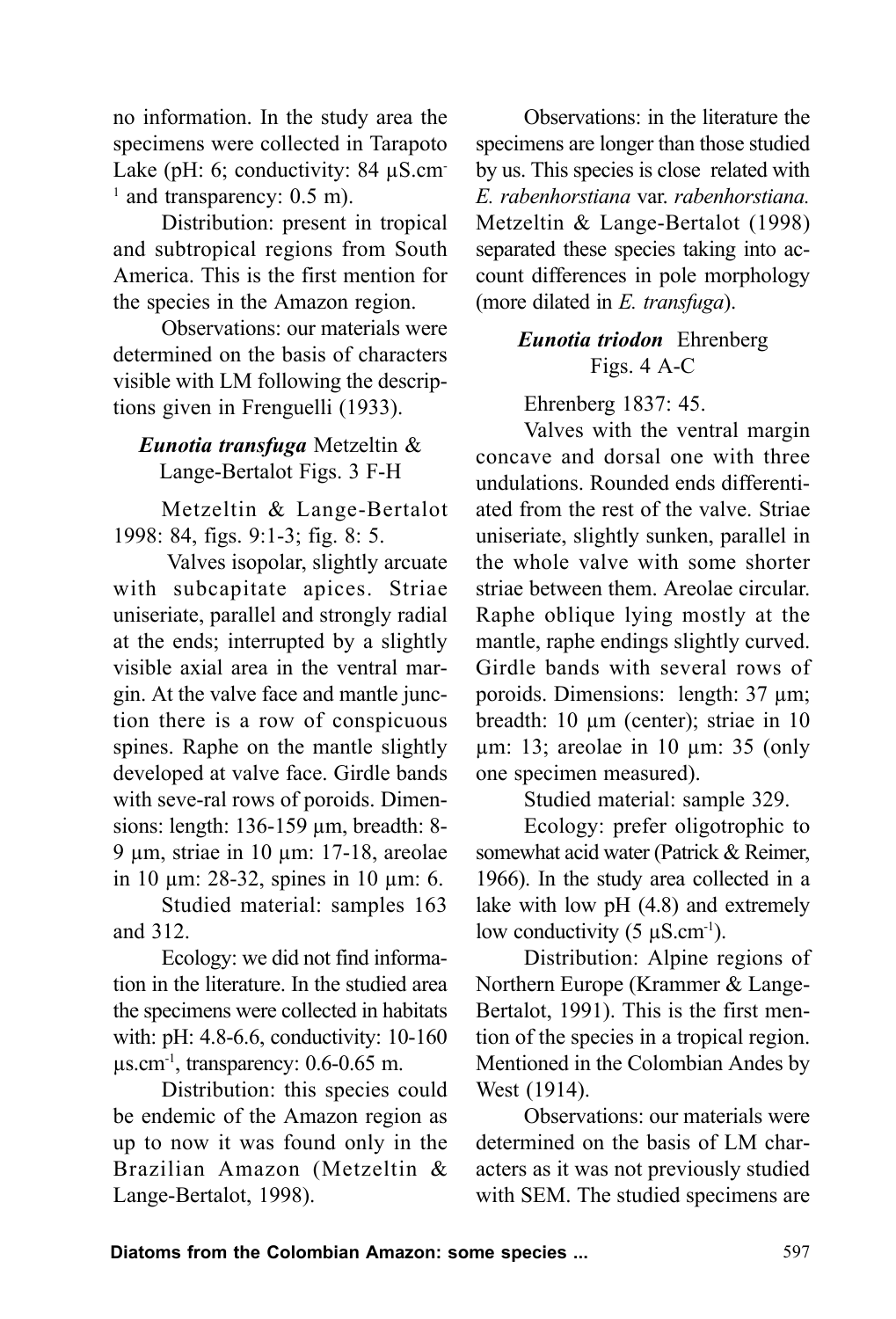

**Figure 3.** SEM. Scale bars: 1 µm: B, E; 5 µm: D, G; 10 µm: A, C, F, H.

**A-B** *Eunotia naegelli.* **A**: external valve view. **B**: detail of striae, raphe and girdle bands. **C-E** *Eunotia pseudoindica.* **C**: internal valve view. **D**: internal view, detail of rimoportula and helictoglossa. **E**: internal view of the pole without rimoportula, detail of the helictoglossa. **F-H**: *Eunotia transfuga*. **F**: external valve view. **G**: detail of the raphe and striae in external view. **H**: frustule in external view, detail of the girdle bands, striae, raphe and spines.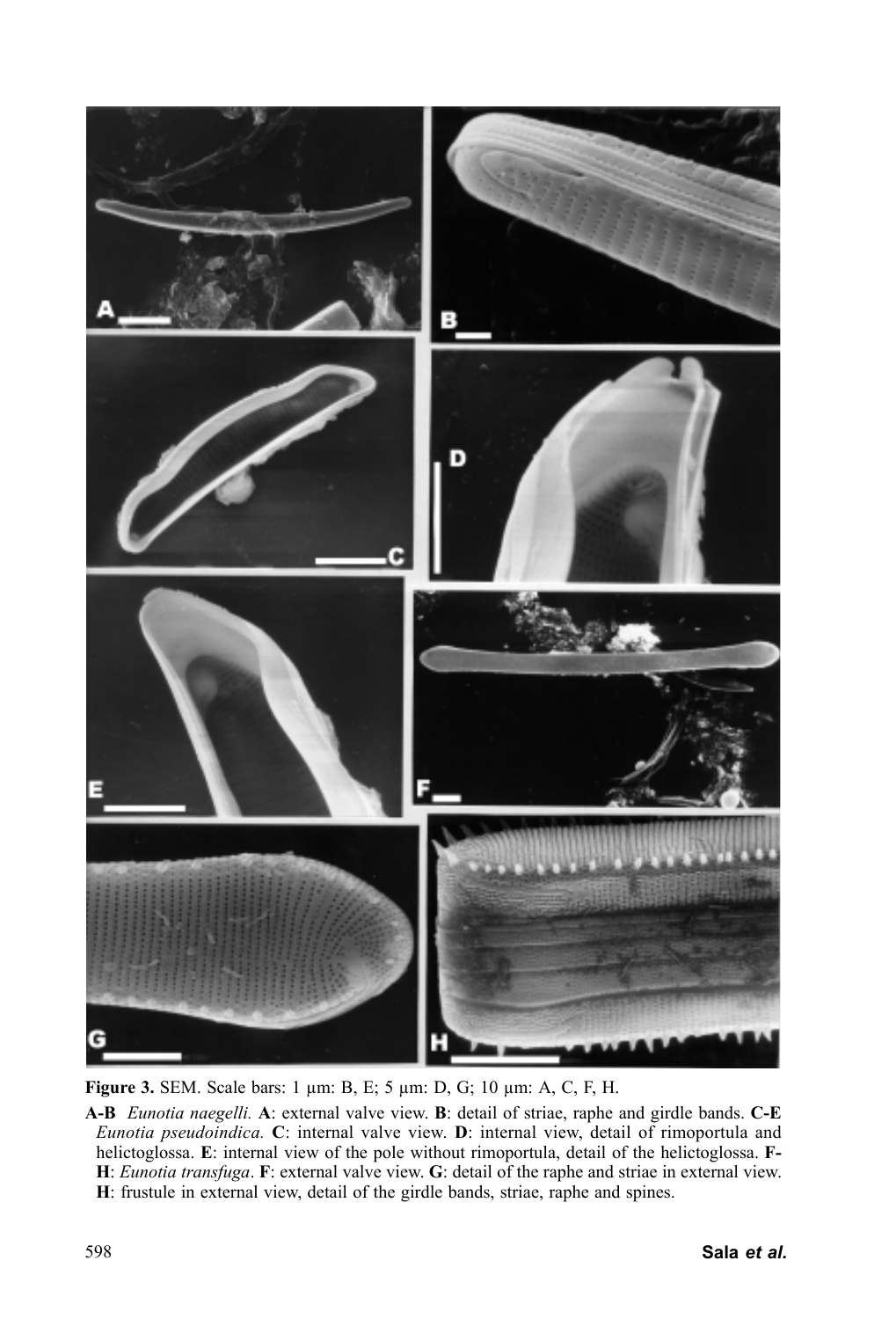similar in valve outline to *E. trigibba* Hustedt, but differ from the specimens of this species illustrated in Metzeltin & Lange- Bertalot (1998), in raphe morphology. A study with SEM of the type material of these two taxa is necessary to clarify identification problems.

### *Eunotia zygodon* **var.** *compacta* Hustedt Figs. 4 D-F

Hustedt 1913 in Schmidt *et al*. 1874-1959: pl. 287, fig. 8.

Valves isopolar with ventral margins slightly concave and dorsal ones with two undulations and ends differentiated from the rest of the valve. Raphe long, well developed on the mantle, slightly curved on the valve face. Striae uniseriate, parallel, radial at the poles alternating on the dorsal margin with short striae between them. Areolae circular, visible with LM. Rimoportula on the dorsal side of the poles. Helictoglossae differentiated, with a big hyaline area. Girdle bands with several rows of poroids Dimensions: length: 68-108 µm, breadth: 14-17 µm, striae in 10 µm: 12-18, areolae in 10 µm: 25-28.

Studied material: sample 312.

Ecology: we did not find information in the literature. In the study area the specimens were collected in Amauri Creek with pH 4.8, conductivity: 10  $\mu$ S.cm<sup>-1</sup> and transparency: 0.60 m.

Distribution: neotropical (Schmidt *et al.*, 1874-1959). This is the first mention of this species in the Amazon region.

Observations: the identification of our materials was based on LM characters since the only illustrations of the species are in Schmidt *et al.*

(1874-1959) and Simonsen (1987).

# **Discussion and Conclusions**

The analysis of these samples showed that the genus *Eunotia* is very well represented in this region.

Besides the ten taxa included in this paper, another eight taxa were previously reported in the study area in Sala *et al.* (2002).

*Eunotia glacialis*, *E. transfuga, E. paludosa, E. pseudoindica, E. naegelli* and *E. zygodon* var. *compacta* were recorded for the first time in Colombia. All of these species except *E. transfuga* were also mentioned for the first time for the Amazon region. *Eunotia triodon* has been collected from the Colombian Andes (West, 1914) but is listed here for the first time in South American lowland tropical regions. Our results and previous information suggest that, *E. anamargaritae, E. guianense, E. pseudoindica, E. transfuga* and *E. zygodon* var. *compacta* are present only in neotropical habitats while *E. camelus, E. glacialis, E. naegelli, E. paludosa* and *E. triodon* are cosmopolitan.

All the studied taxa were analyzed with SEM. The fine valve morphology of *E. anamargaritae; E. pseudoindica, E. triodon* and *E. zydodon var. compacta* is described for the first time. In the case of the other species, the comparison of our results with observations in the literature showed little differences in dimensions and details of valve morphology. Our specimens of *E. camelus* differ from others in that the raphe fissures do not reach the dorsal margin. Our specimens of *E. glacialis* differ from those described by Krammer & Lange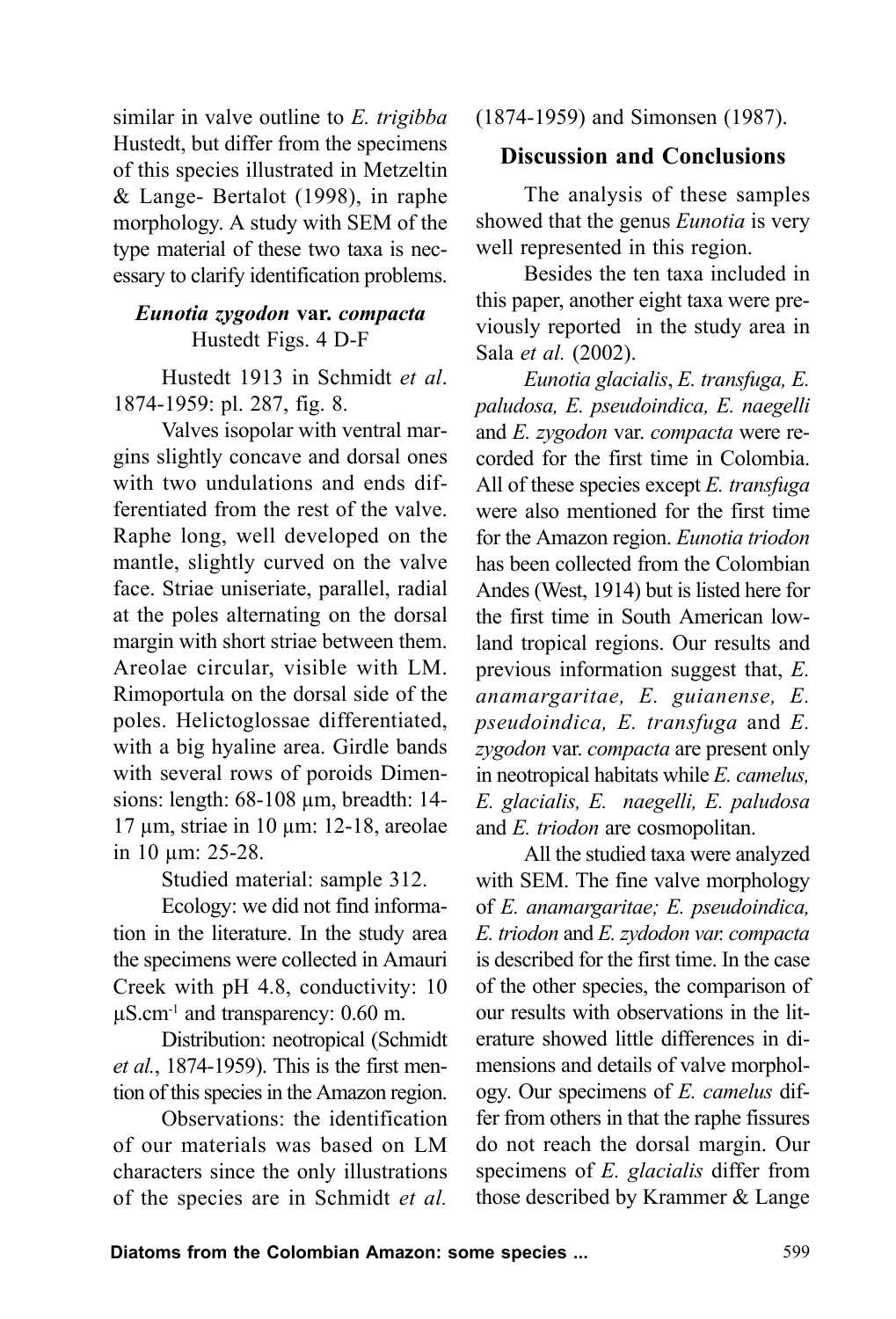

**Figure 4.** SEM. Scale bars: 1 µm: C, E; 5 µm: B, F: 10 µm: A, D.

**A-C** *Eunotia triodon*: **A**: external valve view. **B**: detail of raphe and girdle bands in external view. **C**: broken valve, detail of striae and areolae. **D-F**: *Eunotia zygodon* var*. compacta*: **D**: general aspect of a frustule. **E**: detail of striae and raphe in external view. **F**: internal valve view, detail of the rimoportula and helictoglossa.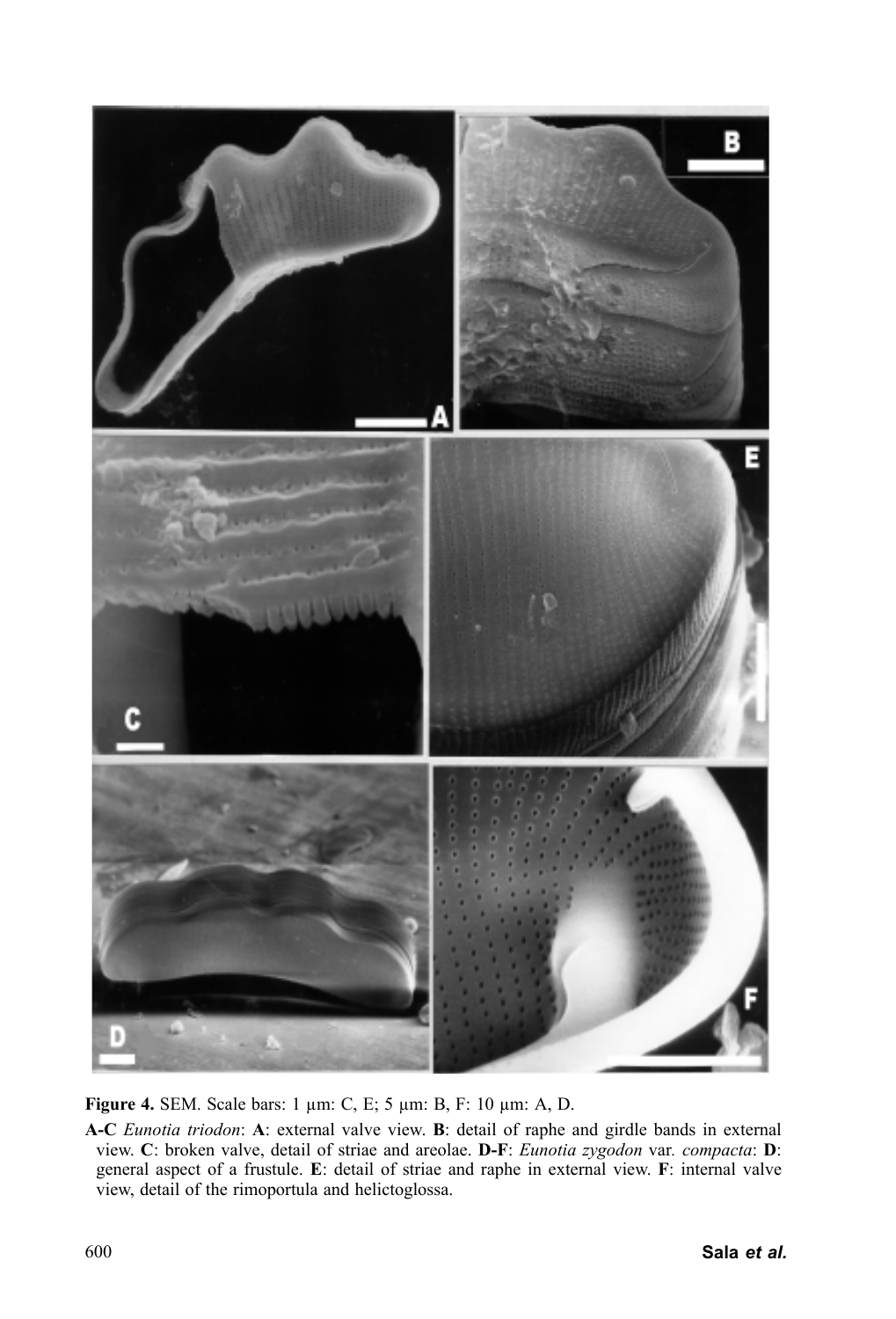Bertalot (1991) in the presence of a row of little spines at the valve, ends and our specimens of *E.* cf. *paludosa* are wider and have more striae in 10 um than those described in Patrick & Reimer (1966) and Krammer & Lange *Bertalot* (1991). Nevertheless we think that these differences are not enough to consider our material as another species.

The study area is characterised by low to neutral pH, moderate conductivity with sometimes extremely low values, low transparency and high temperature. The ecological characteristics given in the literature for the majority of the studied taxa agree with our observations. There were no ecological data for three species: *E. pseudoindica* was found in a lake with low pH (6) and low conductivity (84 µS.cm-1). *E. transfuga* was collected in two waterbodies with low pH (4.8-6.6) and extremely low to moderate conductivity (10-  $106 \mu S.cm^{-1}$ ). Finally *E. zygodon* var*. compacta* was collected in Amauri Creek, which has low pH (4.8) and extremely low conductivity  $(10 \mu S.cm^{-1})$ .

#### **Acknowledgements**

This is study was supported by the Universidad de La Plata, Argentina; Universidad Nacional de Colombia, Leticia; Instituto Amazónico de Investigaciones Científicas – Sinchi and COLCIENCIAS. T. Deffler assisted the English translation. M. E. Morales elaborated the final drawings.

### **Literature cited**

De Toni, G. B. (1891-1894). *Sylloge algarum omnium hucusque cognitarum vol. II; Bacillarieae*. Sectio I, Raphideae: 1-490 (1891); Sectio II; Pseudoraphideae: 491817.

- Duque, S.R. 1998*.* Estudio de humedales en la Amazonia colombiana*.* En: E. Guerrero (ed.). *Una aproximación a los humedales en Colombia*. Unión Internacional para la Conservación de la Naturaleza (UICN-sur) & Fondo FEN Colombia. Santa Fe de Bogotá, Colombia: 73-91.
- Duque, S.R.; Ruiz, J.E.; Gómez, J.; Roessler, E. 1997. Limnología. *In*: IGAC (ed.). Zonificación ambiental para el plan modelo Colombo – Brasilero (Eje Apaporis – Tabatinga: PAT). Editorial Linotipia. Santafé de Bogotá. 71-134.
- Ehrenberg, C.G. 1837. Über ein aus fossilen Infusorien bestehendes, 1832 zu Brot verbacknes Bergmehl von den Grenzen Lapplands in Schweden*. Bericht über die zur Bekanntmachung geeigneten Verhandlungen der Königl*. Preuss. Akademie der Wissenschaften zu Berlin, S. 43-45.
- Ehrenberg, C.G. 1841 (1843). Verbreitung und Einfluss des mikroskopischen Lebens in Süd - und Nord-Amerika*. Abhandlungen der Königlichen Akademie der Wissenschaften zu Berlin*,S.139-144.
- Frenguelli, J. 1933. VII Contribución al conocimiento de las diatomeas argentinas. Diatomeas de la Región de los Esteros del Yberá. *Anales del Museo Nacional de Historia Natural "Bernardino Rivadavia*", Bs. As. 365-475.
- Frenguelli, J. 1941. XVI Contribución al conocimiento de las diatomeas argentinas. Diatomeas del Río de la Plata. *Revista Museo La Plata* (n. s.) III, Sec. Botánica: 213-334.
- Furch, K.; Klinge, H. 1978. Towards a regional characterization of the biogeochemistry of alkali and carth alkali metals in nothern South America. *Acta Cient. Venezolana*, 29: 434-444
- Furch, K.; Klinge, H. 1982. Unusual chemistry of natural waters from the Amazon region. *Acta Cient. Venezolana,* 33: 269-273
- Gaul, U; Geissler, U.; Henderson, M.; Mahoney, R.; Reimer, Ch.W. 1993. Bibliography on the fine-structure of diatom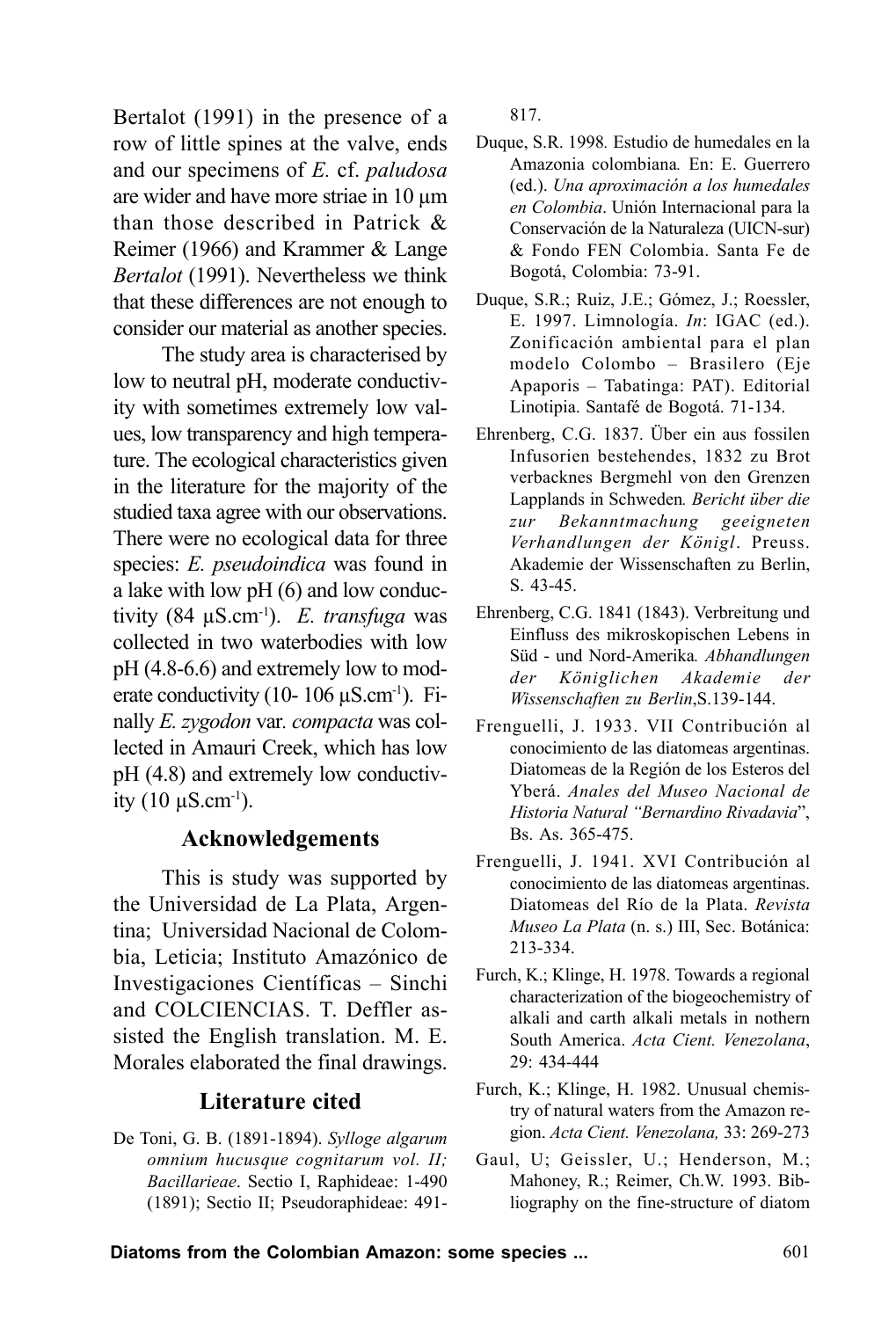frustules (Bacillariophyceae). *Proceedings of the Academy of Natural Sciences of Philadelphia* 144: 69-238.

- Gibbs, R.J. 1970. Mechanisms controlling world water chemistry. *Science*, 170: 1088-1090
- Grunow, A. 1862. Die österreichischen Diatomaceen nebst Anschluss einiger neuen Arten von andern Lokälitaten und einer kritischen Übersicht der bisher bekannten Gattungen und Arten. Erste Folge. Epithemieae, Meridioneae, Diatomeae, Eutopyleae, Surirellaeae, Amphipleureae: Zweite Folge. Familie Nitzchieae. *Verhandlungen der kaiserlichköniglichen zoologisch-botanischen Gesellschaft in Wien* , Bd. 12, S. 315-472, 545-585, 6 Taf.
- Hasle, G.R.; Fryxell, G.A. 1970. Diatoms: cleaning and mounting for light and electron microscopy. *Trans. Amer. Micros. Soc*. 89: 469-474.
- Hustedt, F. 1930. Bacillariophyta (Diatomeae). *In*: A. Pascher. (ed.). *Die Süsswasser Flora Mittleuropas*. Heft. 10, 466 S. 875 fig. Auflage. Gustav Fischer, Jena.
- Hustedt, F. 1965. Neue und wenig bekannte Diatomeen: IX. Süsswaserdiatomeen aus Brasilien, inbesondre des Amazonasgebietes. *Inter. Rev. Ges.Hydrobiol*. 50: 391-410.
- Krammer, K.; Lange-Bertalot, H. 1991. *Süsswasserflora von Mitteleuropa*. Bacillariophyceae, Teil 3: Centrales, Fragilariaceae, Eunotiaceae. Jena. Gustav Fischer Verlag. 576 pp., 166 pl.
- Mayama, S. 1992. Morphology of *Eunotia multiplastidica* sp. nov. (Bacillariophyceae) examined throughout the life cycle. *The Korean Journal of Phycology* 7 (1): 45-54.
- Mayama, S.; Kobayasi, H. 1991. Observations of *Eunotia arcus* Ehr., type species of the genus *Eunotia* (Bacillariophyceae). *The Japanese Society of Phycology* 39 (2): 131-141.
- Meister, F. 1912. *Die Kieselalgen der Schweiz. Beiträge zur Kryptogamenflora der Schweiz*. Band IV, Heft 1, 254 S., 48 Taf. Wyss, Bern.
- Metzeltin, D.; Lange-Bertalot, H. 1998. Tropical diatoms of South America I. *In*: Lange-Bertalot (Ed.). *Iconographia Diatomologica*. Vol. 5. H. Koeltz Scientific Books, Germany. 695 pp.
- Migula, W. 1907. *Kryptogamen- Flora von Deutschland, Deutsch- Österreich und der Schweiz in Anschluss Aspergillus nidulans Thome´s Flora von Deutschland, Österreich und der Schweiz*. (Band VI, Kryptogamen- Flora), Band II, Algen, Teil 1, Cyanophyceae, Diatomaceae, Chlorophyceae, S. 1-918, 43 Taf. Friedrich von Zeuzchwitz, Gera.
- Oliveira, P. E.; Steintz-Kannan, M. 1992. The diatom flora (Bacillariophyceae) of the Cuyabeno Faunistic Reserve, Equadorian Amazonia. *Nova Hedwigia* 54 (3-4): 515- 552.
- Patrick, R.; Reimer, Ch.W.. 1966. The diatom of the United States exclusive of Alaska and Hawaii. Vol 1. *Monographs of The Academy of Natural Sciences of Philadelphia* Nº 13. 688 pp., 64 pl.
- Reichardt, E. 1995. *Die Diatomeen (Bacillariophyceae) in Ehrenberg´s Material von Cayenne, Guyana Gallica (1843).* Koeltz Scientific Books. Germany. 107 pp
- Round, F. E.; Crawford, R.M.; Mann., D.G 1990. *The diatoms. Biology and morphology of the genera*. Cambridge University Press. 747 pp.
- Sala, S. E.; Duque, S.R.; Nuñez-Avellaneda, M.; Lamaro, A.A. 1999. Nuevos registros de diatomeas (Bacillariophyceae) de la Amazonia Colombiana. *Caldasia*.21 (1): 26-37.
- Sala, S. E.; Duque, S.R.; Nuñez-Avellaneda, M.; Lamaro, A.A. 2002. Diatoms from the Colombian Amazon. *Cryptogamie, Algologie*. 23 (1): 75-99.
- Schmitd A.; Schmidt, M.; Fricke, F.; Heiden, H.; Müller, O.; Hustedt, H. 1874-1959. *Atlas der Diatomaceen* Kunde, R. Reisland, Leipzig. 472 pl.
- Simonsen R. 1987. *Atlas and catalogue of the diatom types of Friedrich Hustedt.* Vol 1. 525 pp. Catalogue. J. Cramer. Berlin.